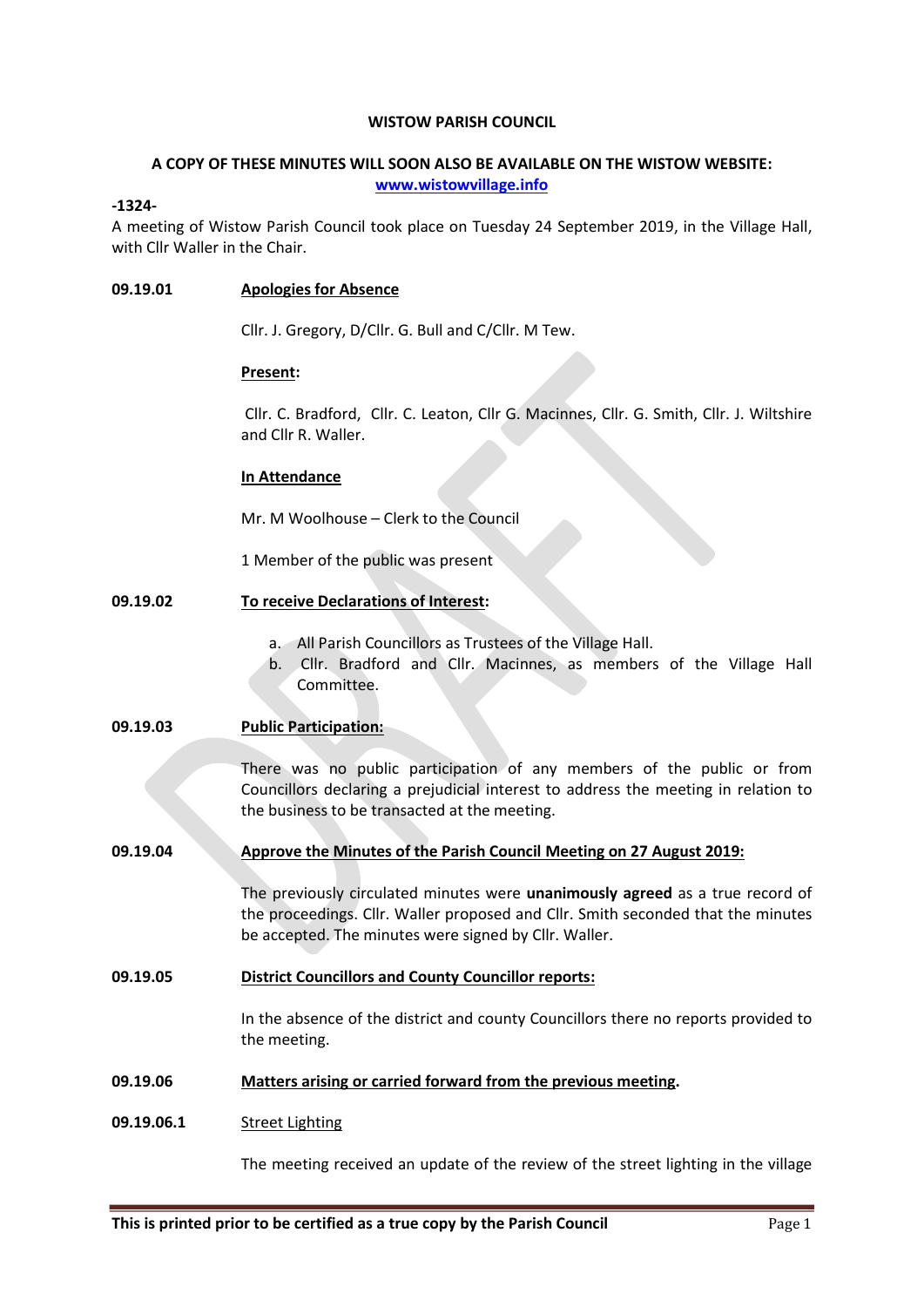Cllr. Macinnes. He had received a quote for the revised works in the sum of £10,540.57plus VAT. The meeting noted that the revised quote was lower than the previous price and that also electricity consumption was anticipated to fall as a result of more energy efficient LED lights in use. The Clerk reported that as a result of the handover from Mr Tew he had yet to contact Unity Trust energy brokerage but added that he was to report back to Cambs. CC setting out the current position. It was agreed that the Clerk would to ask Cambs. CC whether they were aware of any other brokerages in addition to Unity Trust.

#### 09.19.06.2 Winter Gritting

The meeting discussed the previously circulated proposals for undertaking winter gritting and it was noted that the proposals had not been circulated outside of the Council. Key issues were felt to be insurance, training, storage of grit, equipment as well as a likely lack of public interest in volunteering so that the work would fall to the Councillors. It was agreed that Cllr Smith would publicise the scheme and need for volunteers on the website and other Wistow focused social media outlets.

#### 09.19.06.3 Cyber Security

The meeting discussed the position regarding cyber security training and it was agreed that the Clerk would discuss the arrangements with C/Cllr Tew under his former role as Clerk.

#### 09.19.06.4 HDC Play Area Strategy

Cllr Waller reported on a meeting at HDC to discuss their play area strategy which was focused on large public play areas and not particularly relevant to Wistow.

#### 09.16.06.5 Appointment of Clerk

Cllr Waller reported that the Council had not formally agreed the appointment of a Clerk in succession to Mr Tew but that Mr Woolhouse was already providing services within the role. It was unanimously agreed that Mr Woolhouse be and is hereby appointed Clerk to the Council with effect from 17 September 2019.

-1325-

| 9.19.07 | Notification of planning items. |
|---------|---------------------------------|
|         |                                 |

09.19.07.1 Driveway, Jaspers Cottage, Wistow Toll – Application No. 19/01767/FUL

> The Meeting discussed the previously notified details of this application and agreed that there were no reasons to object.

09.19.07.2 Erection of 2 bedroom bungalow SW of Mill Farm Cottage, Mill Road.

> The Meeting discussed the previously circulated notified details of this appeal against a refusal by HDC to grant planning permission for the bungalow. The applicant had appealed the decision and it was agreed that the Clerk should write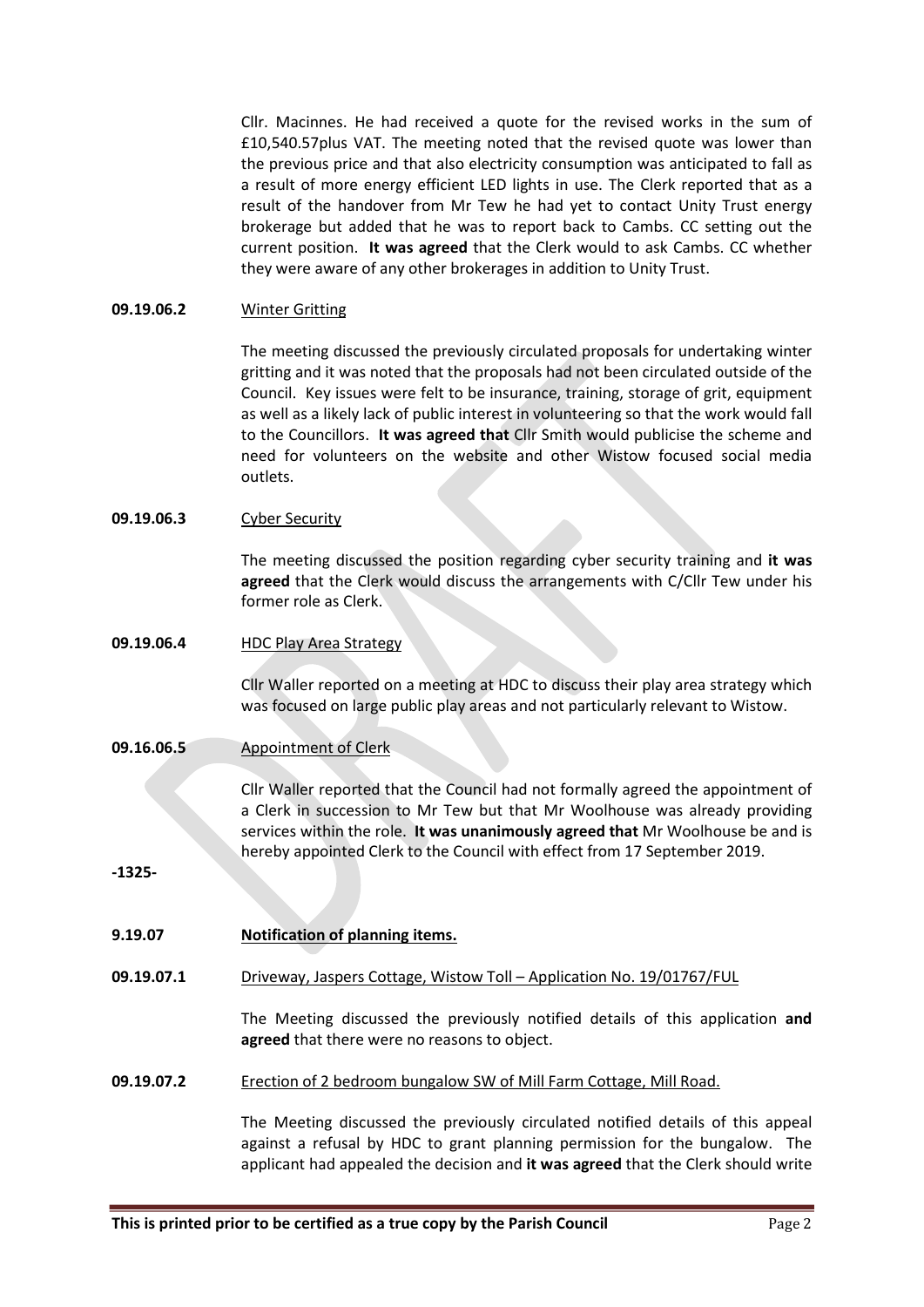to the Planning Inspectorate setting out the Council's concerns against permitting the development.

It was reported that the applicant had already felled trees on the proposed development site and it was agreed that Cllr Waller would discuss this matter with the Conservation Officer at HDC.

#### 9.19.08 Finance

#### 09.19.08.1 To approve accounts for payment: 24th September 2019

| <b>Date</b> | <b>Ref No</b> | Pavee                 | <b>Description</b>   | Amount |
|-------------|---------------|-----------------------|----------------------|--------|
| 24/09/2019  | 414           | <b>CGM</b>            | <b>Grass cutting</b> | 78.00  |
| 24/09/2019  | 415           | <b>Balfour Beatty</b> | Light maintenance    | 248.40 |
| 24/09/2019  | 416           | Zen Internet          | Web domain renewal   | 93.84  |
| 24/09/2019  | 417           | <b>Garden Reclaim</b> | <b>Grass cutting</b> | 545.00 |

Cllr C. Leaton proposed that the accounts be approved for payment. Cllr R. Waller seconded the proposal. It was unanimously resolved to do so. Cllrs. Waller and Leaton signed the cheques for the payments listed above.

### 09.19.08.2 Income

Members noted there was no income received in the month.

09.19.08.3 Income and Expenditure

The meeting noted the income and Expenditure account for the month.

09.19.08.4 Bank reconciliation

The Clerk reported that whilst preparing the reconciliation he had noted a discrepancy of £7.90, which he believed was due to a duplicate income entry at the end of 2017/8 being cancelled. However the requisite bank reconciliation records had not been updated and it was agreed that an updated reconciliation be presented to the October Meeting.

- 09.19.09 Traffic, Highways & Road Safety.
- 09.19.09.1 The meeting considered the previously circulated report from Warboys and Bury Police.

## Accident, Shillow Hill – 14 September

Police were called to a rear end collision but no one was injured.

Accident, Mill Road – 15 September 2019

A vehicle had been reported as being on its side in the ditch in Mill Road. No one was present but because it was causing a distraction police arranged for it to be towed away whilst the registered owner was traced.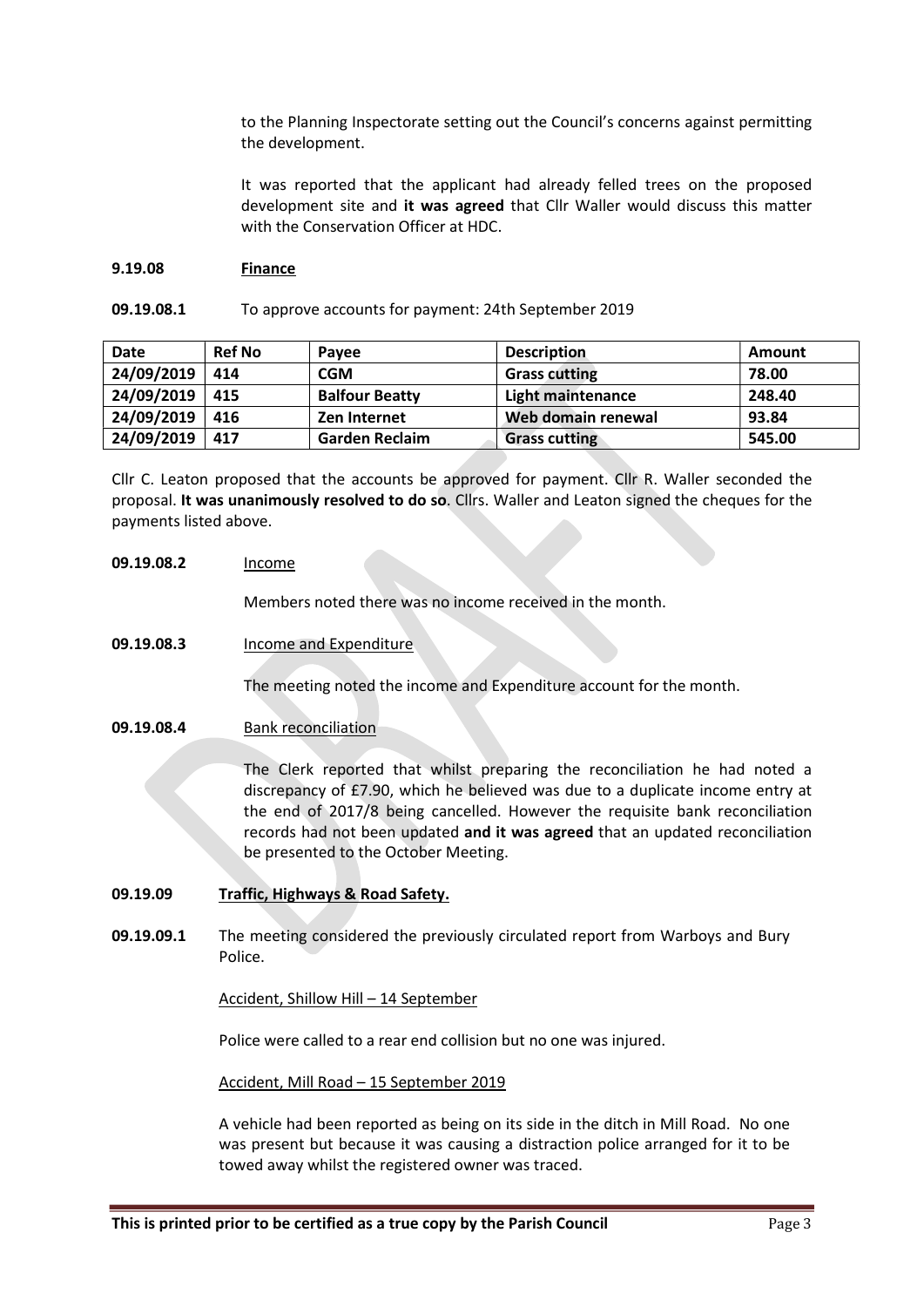### 09.19.09.2 Speed sensor

It was reported that the speed sensor was now working but needed recalibrating and it was agreed that Cllr. Wilshire would liaise with the manufacturer.

#### 09.19.10 Village Maintenance

#### 09.19.10.1 Play Area Grass Cutting

It was reported that Cllr. Smith was discussing with Garden Reclaim additional discretionary grass cuts in excess of the number agreed in the contract in order to allow flexibility in responding to weather conditions. It was agreed that Cllr Smith would provisionally agree the maximum number of discretionary cuts and the price per cut with the contractor and seek the Council's authority to confirm the arrangements.

-1326-

### 09.19.11 Policing Matters:

No incidents in the village of Wistow were reported with all alerts posted to the Parish Council's Facebook page / Neighbourhood watch page

- 09.19.12 Correspondence and Communications
- 09.19.12.1 Highway works (previously circulated)
- 09.19.12.2 Various from Capalc and Nalc

It was resolved to renew the Council's membership of Capalc.

- 09.19.12.3 Invoices for payment (See payment list above)
- 09.19.12.4 Balfour Beatty correspondence (see minute 09.19.06.1 above)
- 09.19.12.5 CCC IHMC Road works and events
- 09.19.12.6 Winter gritting arrangements (see minute 09.19.06.2 above)
- 09.19.12.7 Planning Town/Parish Forum 2020
- 09.19.12.8 It was resolved that Cllr. Waller and Mr. Woolhouse attend the 2020 forum.
- 09.19.12.8 Cambridgeshire Matters

All members confirmed that they had read the correspondence.

# 09.19.13 Verbal reports from Parish Councillors on matters arising from their portfolio responsibilities.